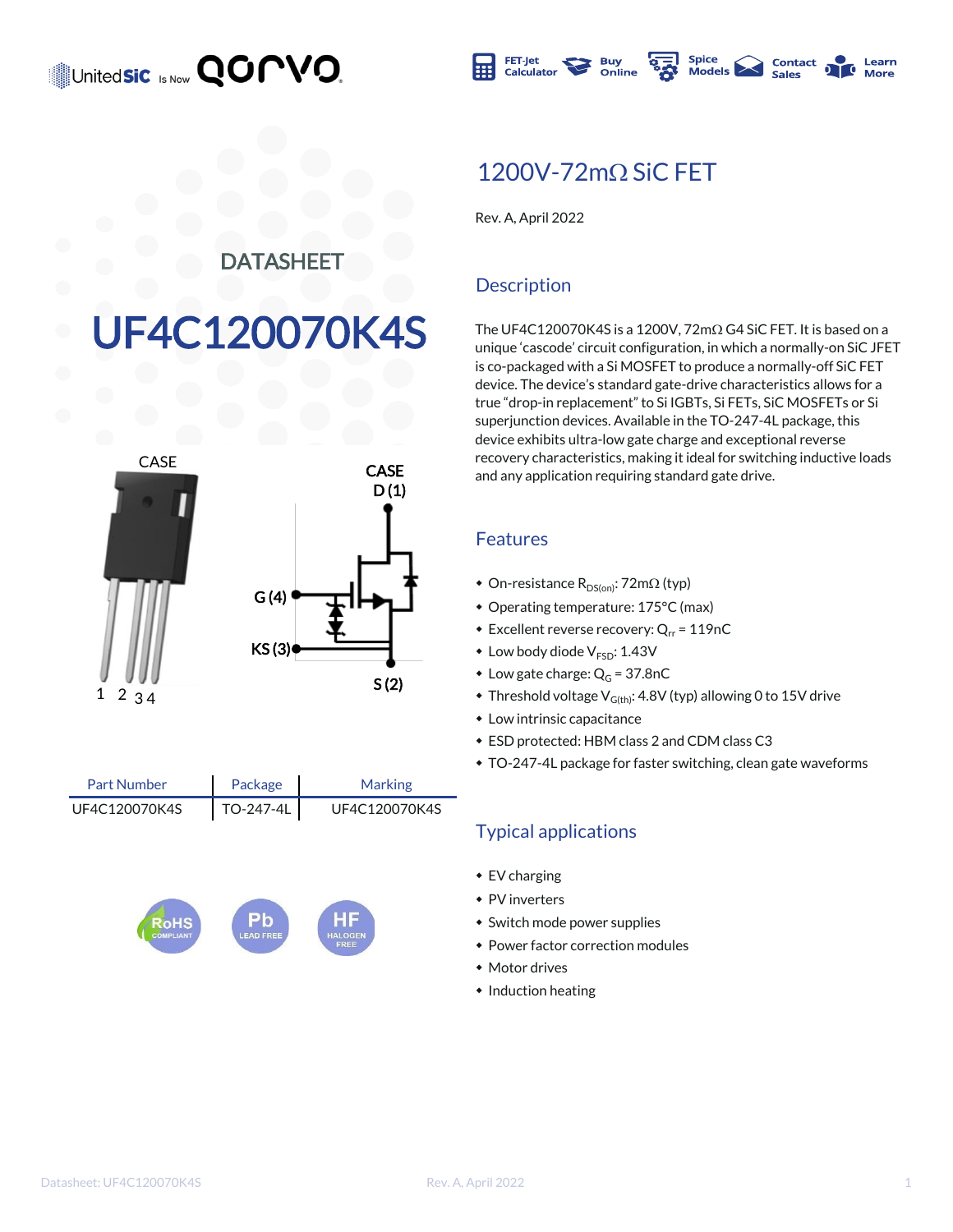



#### Maximum Ratings

| Parameter                                                            | Symbol                     | <b>Test Conditions</b> | Value          | <b>Units</b> |
|----------------------------------------------------------------------|----------------------------|------------------------|----------------|--------------|
| Drain-source voltage                                                 | $\mathsf{V}_{\mathsf{DS}}$ |                        | 1200           |              |
|                                                                      |                            | DC.                    | $-20$ to $+20$ |              |
| Gate-source voltage                                                  | $V_{GS}$                   | AC (f > 1Hz)           | $-25$ to $+25$ |              |
|                                                                      |                            | $T_c = 25^{\circ}C$    | 27.5           | A            |
| Continuous drain current $1$                                         | <sup>I</sup> D             | $T_c = 100^{\circ}C$   | 20.7           | A            |
| Pulsed drain current <sup>2</sup>                                    | I <sub>DM</sub>            | $T_c = 25^{\circ}C$    | 83             | A            |
| Single pulsed avalanche energy <sup>3</sup>                          | $E_{AS}$                   | L=15mH, $I_{AS}$ =2.2A | 36             | mJ           |
| SiC FET dv/dt ruggedness                                             | dv/dt                      | $V_{DS}$ $\leq$ 800V   | 200            | V/ns         |
| Power dissipation                                                    | $P_{\text{tot}}$           | $T_c = 25^{\circ}C$    | 217            | W            |
| Maximum junction temperature                                         | $I_{J,max}$                |                        | 175            | °C           |
| Operating and storage temperature                                    | $T_{J}$ , $T_{STG}$        |                        | $-55$ to 175   | $^{\circ}$ C |
| Max. lead temperature for soldering,<br>1/8" from case for 5 seconds | T,                         |                        | 250            | ∘∼           |

1. Limited by  $T_{J,max}$ 

2. Pulse width  $\mathsf{t}_\mathsf{p}$  limited by  $\mathsf{T}_{\mathsf{J},\mathsf{max}}$ 

3. Starting  $T_J = 25^{\circ}C$ 

### Thermal Characteristics

| Parameter                            | Symbol             | <b>Test Conditions</b> |     |                 |      |       |
|--------------------------------------|--------------------|------------------------|-----|-----------------|------|-------|
|                                      |                    |                        | Min | T <sub>VD</sub> | Max  | Units |
| Thermal resistance, junction-to-case | $\mathsf{R}_{0$ jc |                        |     | 0.53            | 0.69 | °C/W  |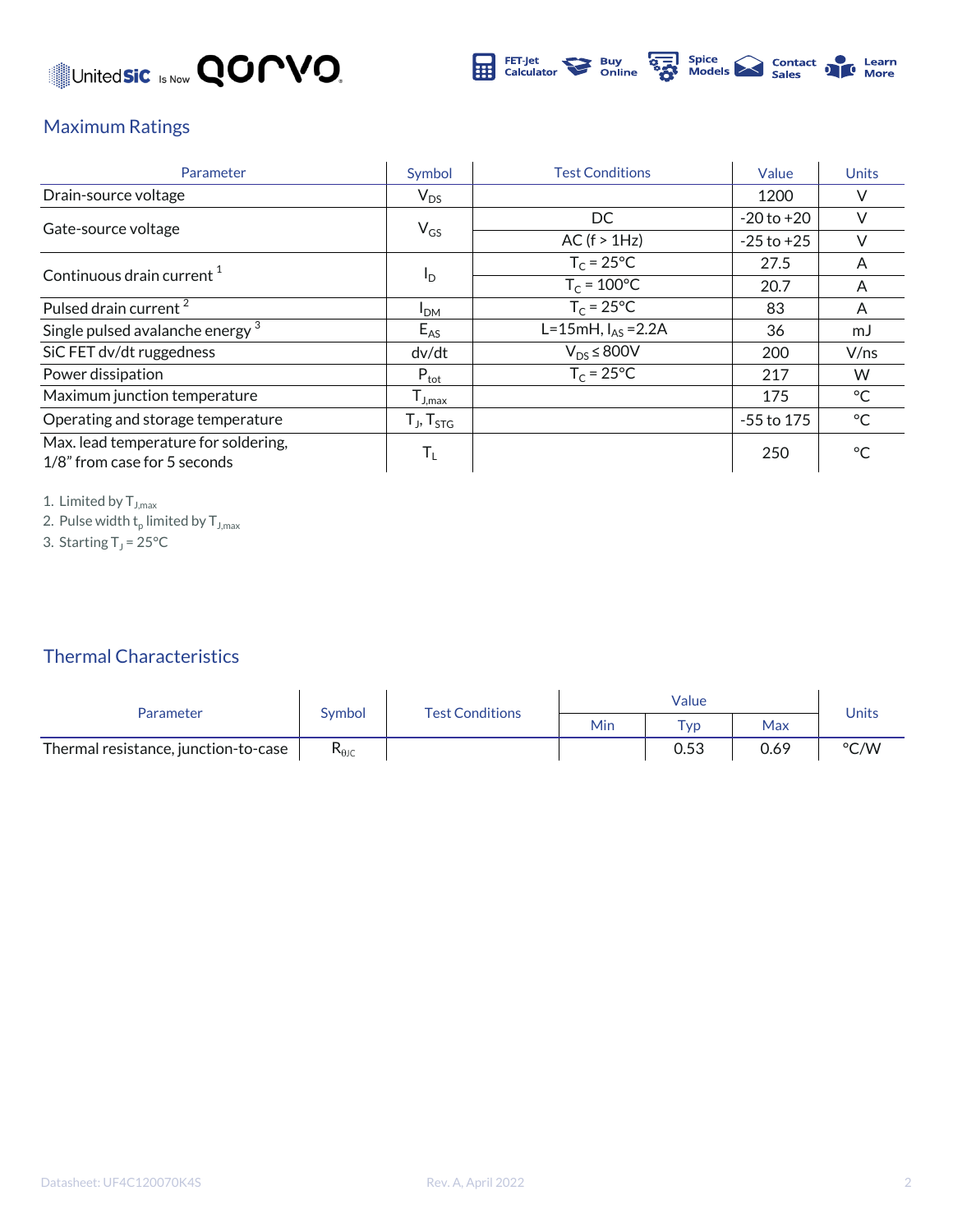

Electrical Characteristics ( $T_J$  = +25°C unless otherwise specified)

### Typical Performance - Static

| Parameter                      | Symbol           | <b>Test Conditions</b>                                          | Value      |     |            |              |
|--------------------------------|------------------|-----------------------------------------------------------------|------------|-----|------------|--------------|
|                                |                  |                                                                 | <b>Min</b> | Typ | <b>Max</b> | <b>Units</b> |
| Drain-source breakdown voltage | BV <sub>DS</sub> | $V_{GS}$ =0V, $I_D$ =1mA                                        | 1200       |     |            | V            |
| Total drain leakage current    | $I_{DSS}$        | $V_{DS} = 1200V,$<br>$V_{GS}$ =0V, T <sub>J</sub> =25°C         |            | 0.4 | 18         | μA           |
|                                |                  | $V_{DS} = 1200V,$<br>$V_{GS} = 0V$ , T <sub>J</sub> =175°C      |            | 10  |            |              |
| Total gate leakage current     | $I_{GSS}$        | $V_{DS} = 0V$ , T <sub>J</sub> =25°C,<br>$V_{GS} = -20V / +20V$ |            | 6   | 20         | μA           |
| Drain-source on-resistance     | $R_{DS(on)}$     | $V_{GS} = 12V$ , $I_D = 20A$ ,<br>$T_i = 25^{\circ}C$           |            | 72  | 91         | $m\Omega$    |
|                                |                  | $V_{GS} = 12V$ , $I_D = 20A$ ,<br>$T_i = 125$ °C                |            | 140 |            |              |
|                                |                  | $V_{GS} = 12V$ , $I_{D} = 20A$ ,<br>$T_i = 175$ °C              |            | 197 |            |              |
| Gate threshold voltage         | $V_{G(th)}$      | $V_{DS} = 5V$ , $I_D = 10mA$                                    | 4          | 4.8 | 6          | V            |
| Gate resistance                | $R_G$            | f=1MHz, open drain                                              |            | 4.5 |            | $\Omega$     |

#### Typical Performance - Reverse Diode

| Parameter                                     | Symbol           | <b>Test Conditions</b>                                                      |            |      |      |              |
|-----------------------------------------------|------------------|-----------------------------------------------------------------------------|------------|------|------|--------------|
|                                               |                  |                                                                             | <b>Min</b> | Typ  | Max  | <b>Units</b> |
| Diode continuous forward current <sup>1</sup> | $I_S$            | $T_c = 25^{\circ}C$                                                         |            |      | 27.5 | A            |
| Diode pulse current <sup>2</sup>              | $I_{S,pulse}$    | $T_c = 25$ °C                                                               |            |      | 83   | A            |
| Forward voltage                               | V <sub>FSD</sub> | $V_{GS} = 0V$ , $I_F = 10A$ ,<br>$T_1 = 25^{\circ}C$                        |            | 1.43 | 1.64 | $\vee$       |
|                                               |                  | $V_{GS} = 0V$ , $I_F = 10A$ ,<br>$T_i = 175^{\circ}C$                       |            | 2.38 |      |              |
| Reverse recovery charge                       | $Q_{rr}$         | $V_R = 800V$ , $I_S = 20A$ ,<br>$V_{GS}$ =0V, R <sub>G</sub> =20 $\Omega$ , |            | 119  |      | nC           |
| Reverse recovery time                         | $t_{rr}$         | $di/dt = 1600A/\mu s$ ,<br>$T_1 = 25^{\circ}C$                              |            | 14   |      | ns           |
| Reverse recovery charge                       | $Q_{rr}$         | $V_R = 800V$ , $I_S = 20A$ ,<br>$V_{GS}$ =0V, R <sub>G</sub> =20 $\Omega$ , |            | 129  |      | nC           |
| Reverse recovery time                         | $t_{rr}$         | $di/dt = 1600A/\mu s$ ,<br>$T_i = 150^{\circ}C$                             |            | 14   |      | ns           |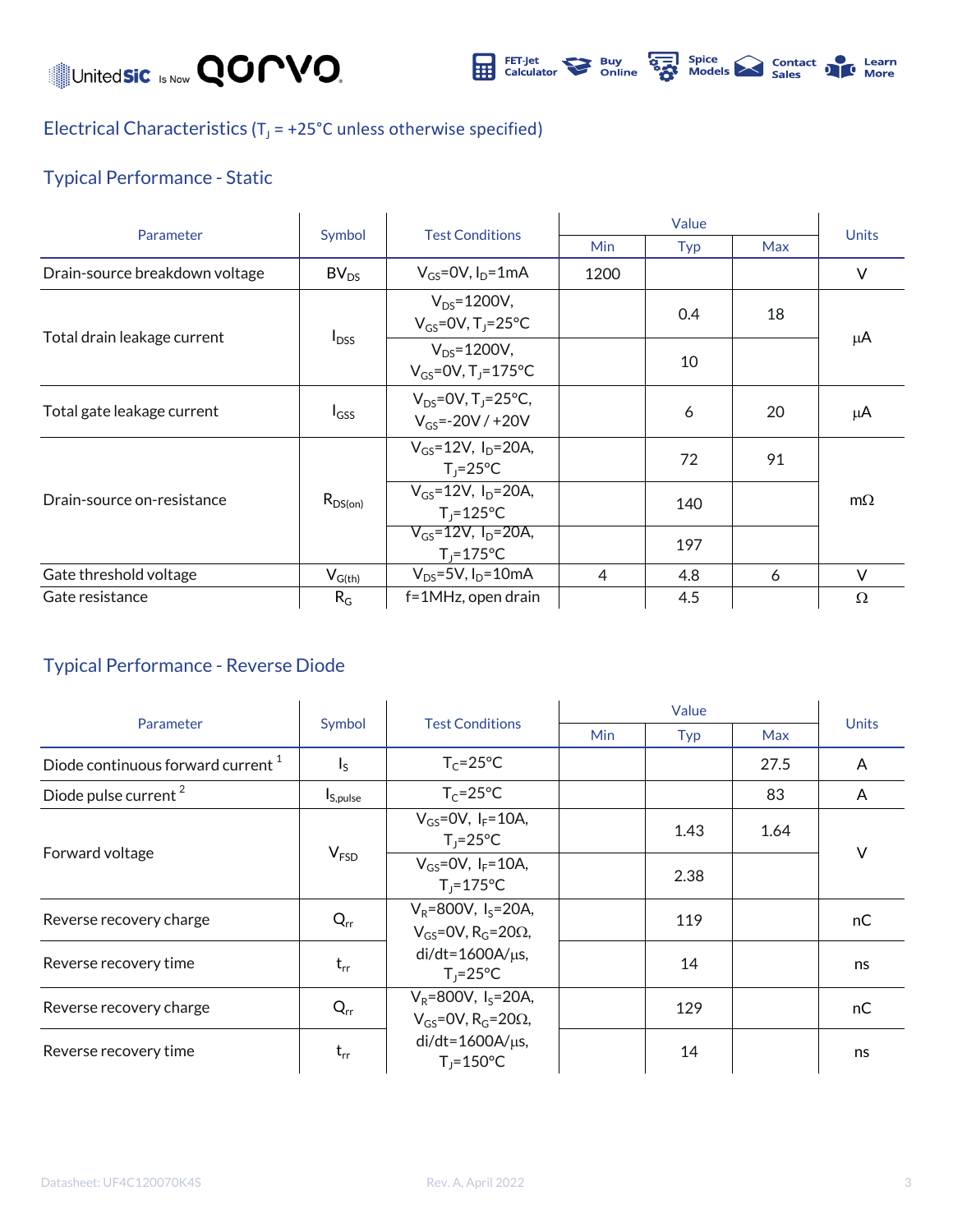

#### Typical Performance - Dynamic

| Parameter                                       | Symbol                      | <b>Test Conditions</b>                                                                                                                                                                                                                 | Value      |      |            |              |
|-------------------------------------------------|-----------------------------|----------------------------------------------------------------------------------------------------------------------------------------------------------------------------------------------------------------------------------------|------------|------|------------|--------------|
|                                                 |                             |                                                                                                                                                                                                                                        | <b>Min</b> | Typ  | <b>Max</b> | <b>Units</b> |
| Input capacitance                               | $C_{is\underline{s}}$       | $V_{DS}$ =800V, $V_{GS}$ =0V                                                                                                                                                                                                           |            | 1370 |            | pF           |
| Output capacitance                              | $C_{\rm{oss}}$              |                                                                                                                                                                                                                                        |            | 35   |            |              |
| Reverse transfer capacitance                    | $\mathsf{C}_{\mathsf{rss}}$ | $f = 100kHz$                                                                                                                                                                                                                           |            | 2    |            |              |
| Effective output capacitance, energy<br>related | $C_{\text{oss(er)}}$        | $V_{DS}$ =0V to 800V,<br>$V_{GS} = 0V$                                                                                                                                                                                                 |            | 42   |            | pF           |
| Effective output capacitance, time<br>related   | $C_{\text{oss(tr)}}$        | $V_{DS} = 0V$ to 800V,<br>$V_{GS} = 0V$                                                                                                                                                                                                |            | 71   |            | pF           |
| $C_{OSS}$ stored energy                         | $E_{\text{oss}}$            | $V_{DS}$ =800V, $V_{GS}$ =0V                                                                                                                                                                                                           |            | 13.4 |            | $\mu$ J      |
| Total gate charge                               | $Q_G$                       | $V_{DS} = 800V$ , $I_D = 20A$ ,<br>$V_{GS}$ = 0V to 15V                                                                                                                                                                                |            | 37.8 |            | nC           |
| Gate-drain charge                               | $Q_{GD}$                    |                                                                                                                                                                                                                                        |            | 9.5  |            |              |
| Gate-source charge                              | $Q_{GS}$                    |                                                                                                                                                                                                                                        |            | 10   |            |              |
| Turn-on delay time                              | $t_{d(on)}$                 | Note 4.<br>$V_{DS}$ =800V, I <sub>D</sub> =20A, Gate<br>Driver = 0V to +15V.<br>$R_{G \text{ OFF}} = 50\Omega$<br>$R_{G ON} = 10\Omega$ , inductive<br>Load, FWD: same device<br>with $V_{GS}$ = 0V and R <sub>G</sub> =<br>$50\Omega$ |            | 20   |            | ns           |
| Rise time                                       | $t_r$                       |                                                                                                                                                                                                                                        |            | 33   |            |              |
| Turn-off delay time                             | $t_{d(\rm off)}$            |                                                                                                                                                                                                                                        |            | 167  |            |              |
| Fall time                                       | $t_f$                       |                                                                                                                                                                                                                                        |            | 15   |            |              |
| Turn-on energy                                  | $E_{ON}$                    |                                                                                                                                                                                                                                        |            | 434  |            | μJ           |
| Turn-off energy                                 | $E_{OFF}$                   |                                                                                                                                                                                                                                        |            | 49   |            |              |
| Total switching energy                          | $E_{\text{TOTAL}}$          | $T_1 = 25^{\circ}C$                                                                                                                                                                                                                    |            | 483  |            |              |
| Turn-on delay time                              | $t_{d(on)}$                 | Note 4,                                                                                                                                                                                                                                |            | 28   |            |              |
| <b>Rise time</b>                                | $t_r$                       | $V_{DS}$ =800V, I <sub>D</sub> =20A, Gate<br>Driver = 0V to +15V,<br>$R_G$ <sub>OFF</sub> =50 $\Omega$<br>$R_{G ON} = 10\Omega$ , inductive<br>Load, FWD: same device<br>with $V_{GS}$ = 0V and R <sub>G</sub> =                       |            | 22   |            | ns           |
| Turn-off delay time                             | $t_{d(\mathsf{off})}$       |                                                                                                                                                                                                                                        |            | 177  |            |              |
| Fall time                                       | $t_f$                       |                                                                                                                                                                                                                                        |            | 16   |            |              |
| Turn-on energy                                  | $E_{ON}$                    |                                                                                                                                                                                                                                        |            | 523  |            |              |
| Turn-off energy                                 | $E_{OFF}$                   | $50\Omega$                                                                                                                                                                                                                             |            | 131  |            | $\mu$ J      |
| Total switching energy                          | $E_{\text{TOTAL}}$          | $T_i = 150^{\circ}C$                                                                                                                                                                                                                   |            | 654  |            |              |

4. Measured with the half-bridge mode switching test circuit in Figure 22.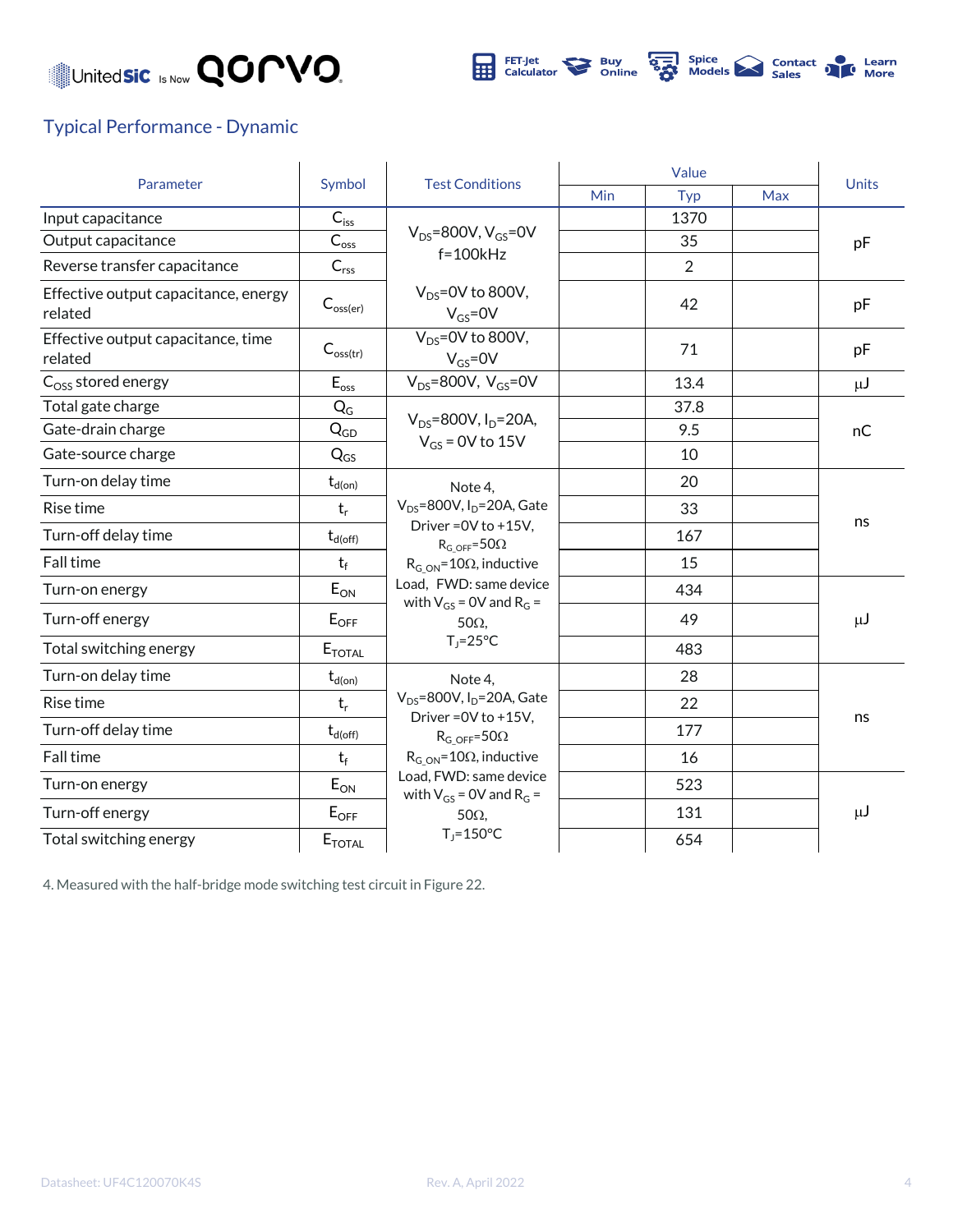



#### Typical Performance - Dynamic (continued)

| Parameter                              | Symbol                   | <b>Test Conditions</b>                                                                                                                                                                                                                                                                                                          | Value |     |            |              |
|----------------------------------------|--------------------------|---------------------------------------------------------------------------------------------------------------------------------------------------------------------------------------------------------------------------------------------------------------------------------------------------------------------------------|-------|-----|------------|--------------|
|                                        |                          |                                                                                                                                                                                                                                                                                                                                 | Min   | Typ | <b>Max</b> | <b>Units</b> |
| Turn-on delay time                     | $\mathsf{t}_{\sf d(on)}$ | Note 5 and 6.<br>$V_{DS}$ =800V, I <sub>D</sub> =20A, Gate<br>Driver = $0V$ to $+15V$ .<br>$R_{G \text{ OFF}} = 1\Omega$<br>$R_{G ON} = 5\Omega$ , Snubber:<br>$R_s = 10\Omega$ , C <sub>s</sub> =95pF,<br>inductive Load,<br>FWD: same device with $V_{GS}$<br>= 0V and $R_G$ = 50 $\Omega$ ,<br>$T_i = 25^{\circ}C$           |       | 18  |            | ns           |
| Rise time                              | $t_r$                    |                                                                                                                                                                                                                                                                                                                                 |       | 20  |            |              |
| Turn-off delay time                    | $t_{d(\text{off})}$      |                                                                                                                                                                                                                                                                                                                                 |       | 34  |            |              |
| <b>Fall time</b>                       | $t_f$                    |                                                                                                                                                                                                                                                                                                                                 |       | 9   |            |              |
| Turn-on energy including $R_S$ energy  | $E_{ON}$                 |                                                                                                                                                                                                                                                                                                                                 |       | 501 |            | لىر          |
| Turn-off energy including $R_s$ energy | $E_{OFF}$                |                                                                                                                                                                                                                                                                                                                                 |       | 84  |            |              |
| Total switching energy                 | $E_{\text{TOTAL}}$       |                                                                                                                                                                                                                                                                                                                                 |       | 585 |            |              |
| Snubber $R_s$ energy during turn-on    | $E_{RS\_ON}$             |                                                                                                                                                                                                                                                                                                                                 |       | 4.5 |            |              |
| Snubber $R_s$ energy during turn-off   | $E_{RS\_OFF}$            |                                                                                                                                                                                                                                                                                                                                 |       | 5.9 |            |              |
| Turn-on delay time                     | $t_{d(on)}$              |                                                                                                                                                                                                                                                                                                                                 |       | 20  |            |              |
| Rise time                              | $t_r$                    | Note 5 and 6,<br>$V_{DS}$ =800V, I <sub>D</sub> =20A, Gate<br>Driver = $0V$ to $+15V$ .<br>$R_{G \text{ OFF}} = 1\Omega$<br>$R_{G ON} = 5\Omega$ , Snubber:<br>$R_s = 10\Omega$ , C <sub>s</sub> =95pF,<br>inductive Load,<br>FWD: same device with $V_{GS}$<br>= 0V and R <sub>G</sub> = 50 $\Omega$ ,<br>$T_1 = 150^{\circ}C$ |       | 22  |            |              |
| Turn-off delay time                    | $t_{d(\rm off)}$         |                                                                                                                                                                                                                                                                                                                                 |       | 36  |            | ns           |
| Fall time                              | $t_f$                    |                                                                                                                                                                                                                                                                                                                                 |       | 10  |            |              |
| Turn-on energy including $R_s$ energy  | $E_{ON}$                 |                                                                                                                                                                                                                                                                                                                                 |       | 518 |            |              |
| Turn-off energy including $R_s$ energy | $E_{OFF}$                |                                                                                                                                                                                                                                                                                                                                 |       | 88  |            | $\mu$ J      |
| Total switching energy                 | $E_{\textnormal{total}}$ |                                                                                                                                                                                                                                                                                                                                 |       | 606 |            |              |
| Snubber $R_s$ energy during turn-on    | $E_{RS\_ON}$             |                                                                                                                                                                                                                                                                                                                                 |       | 4.5 |            |              |
| Snubber $R_s$ energy during turn-off   | $E_{RS\_OFF}$            |                                                                                                                                                                                                                                                                                                                                 |       | 6.7 |            |              |

5. Measured with the switching test circuit in Figure 23.

6. In this datasheet, all the switching energies (turn-on energy, turn-off energy and total energy) presented in the tables and Figures include the device RC snubber energy losses.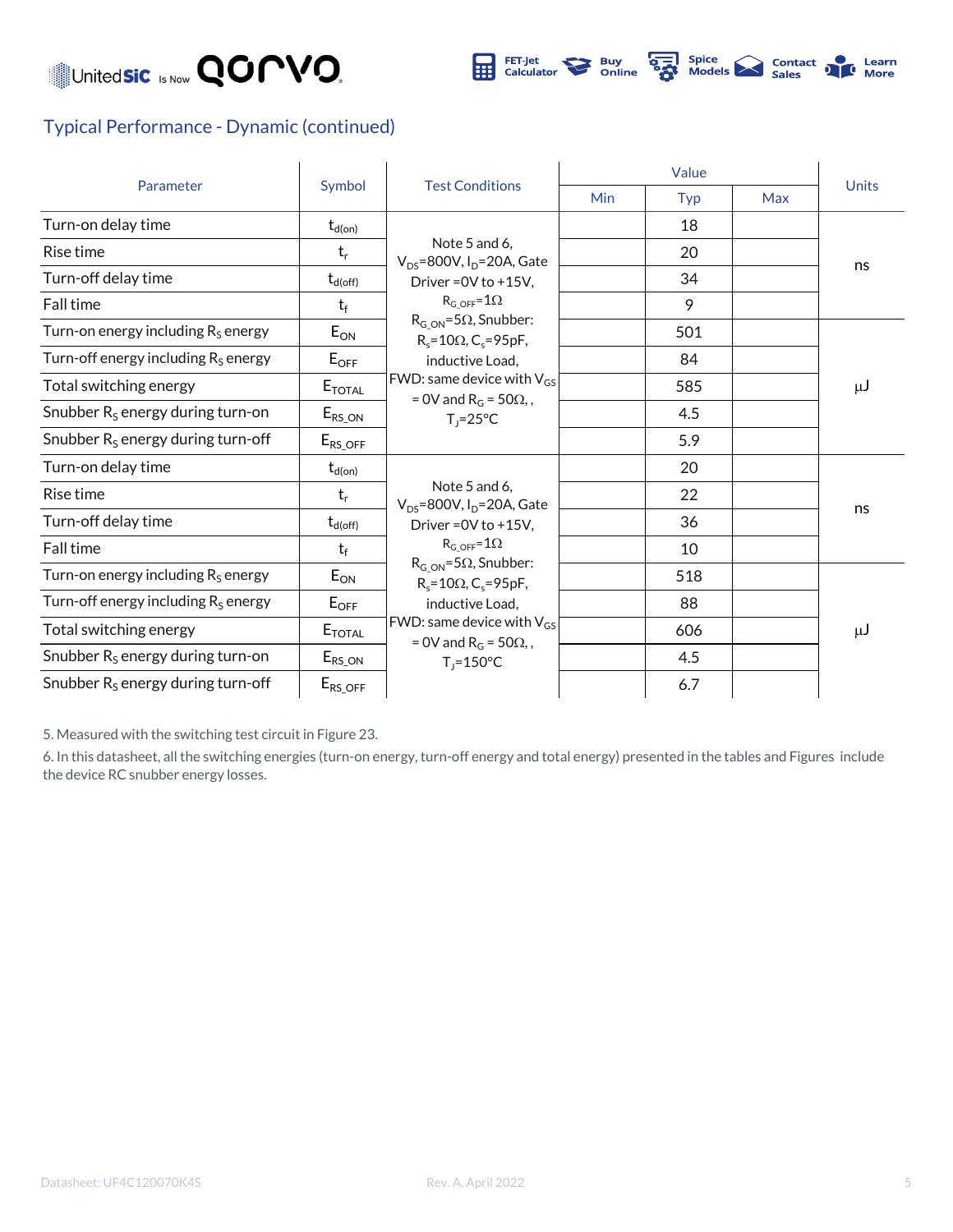

Learn

#### Typical Performance Diagrams



Figure 1. Typical output characteristics at  $T_J$  = - 55°C,  $tp < 250 \mu s$ 



Figure 2. Typical output characteristics at  $T_J$  = 25°C, tp  $< 250 \mu s$ 



Figure 3. Typical output characteristics at  $T_J$  = 175°C,  $tp < 250 \mu s$ 



Figure 4. Normalized on-resistance vs. temperature at  $V_{GS}$  = 12V and  $I_D$  = 20A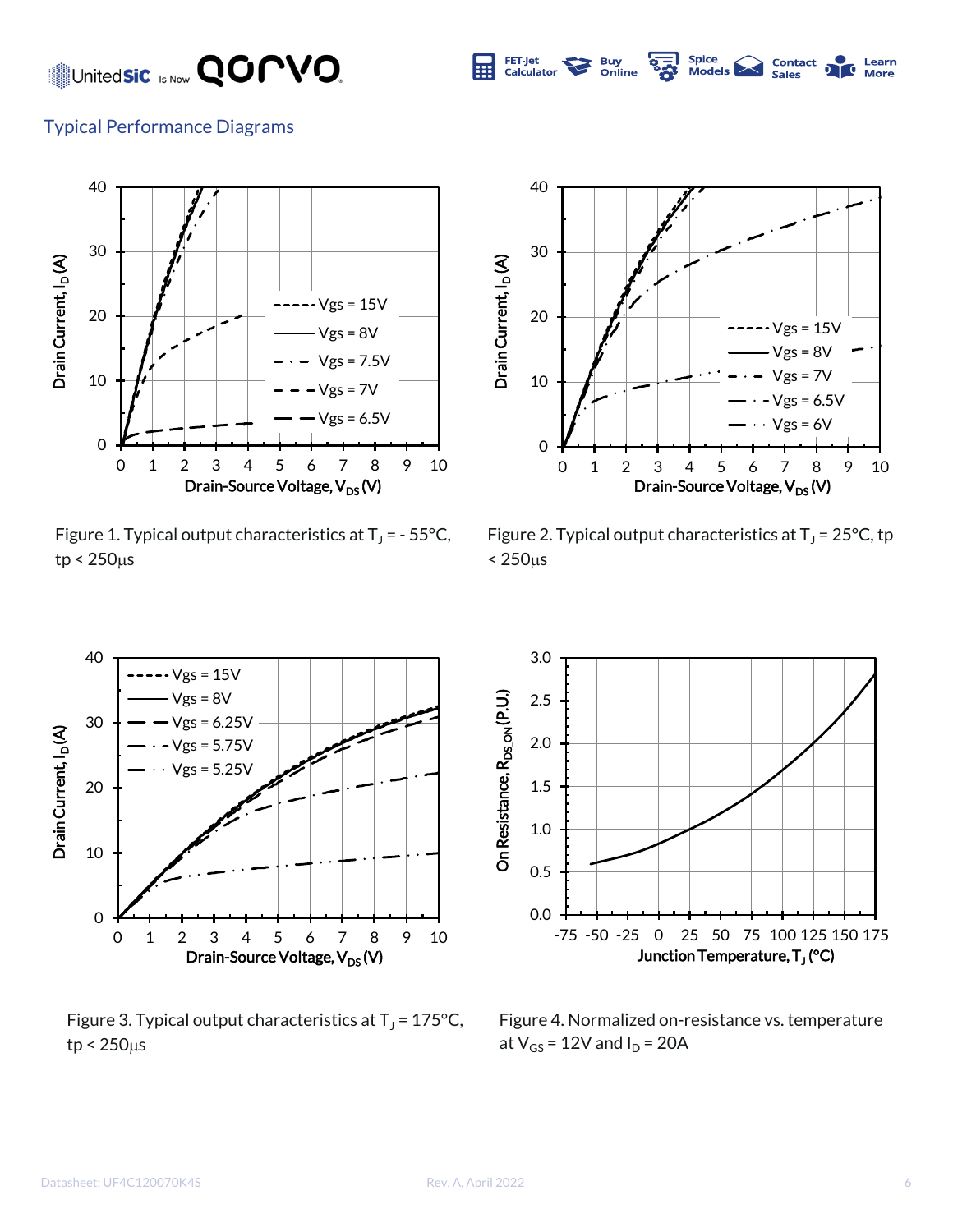

Figure 5. Typical drain-source on-resistances at  $V_{GS}$  = 12V



Spice<br>Models

**Contact**<br>Sales

Learn **More** 

FET-Jet<br>Calculator

**Buy**<br>Online

 $\frac{1}{2}$ 

Figure 6. Typical transfer characteristics at  $V_{DS}$  = 5V



Figure 7. Threshold voltage vs. junction temperature at  $V_{DS}$  = 5V and  $I_D$  = 10mA



Figure 8. Typical gate charge at  $I_D$  = 20A and  $V_{DS}$ =400V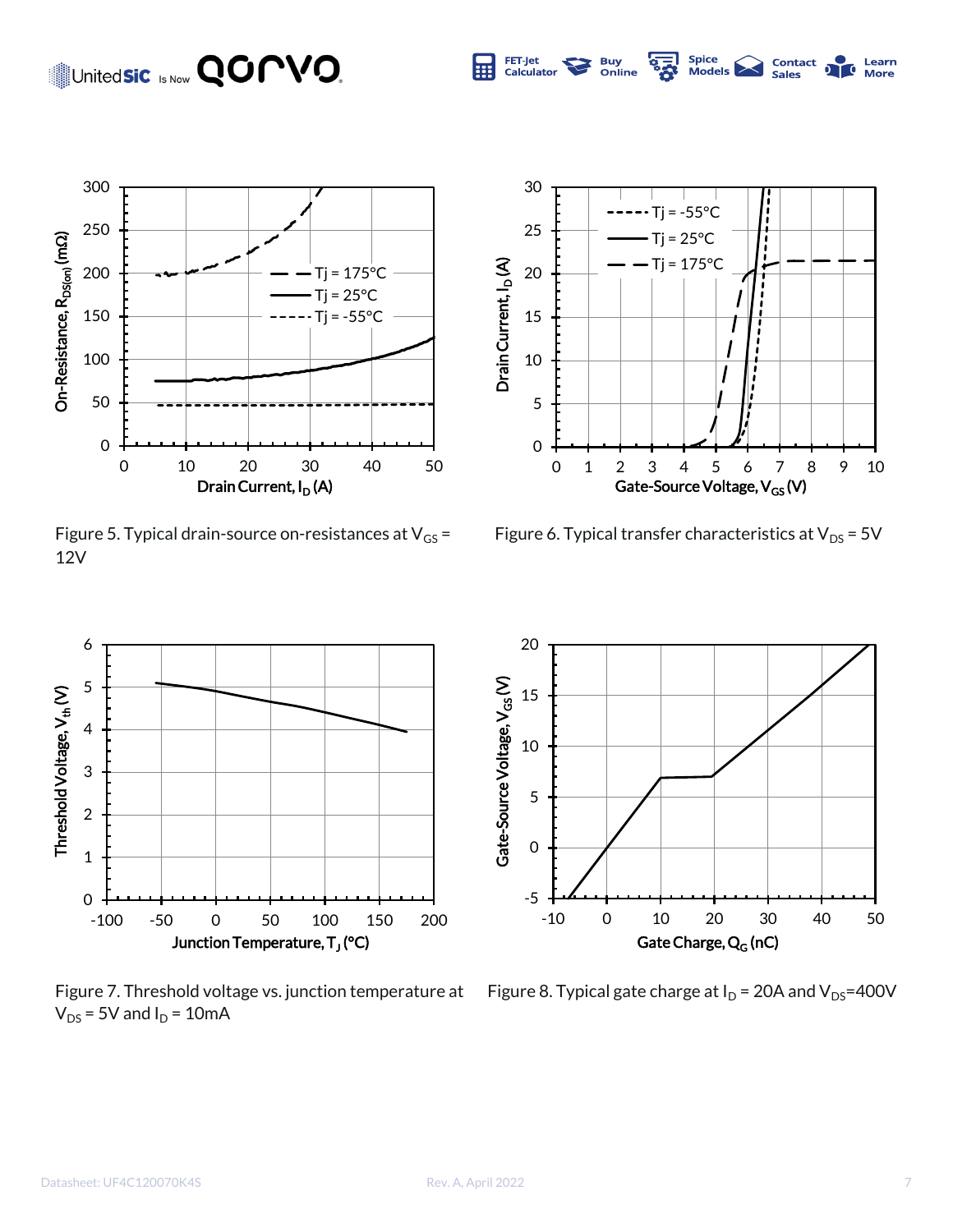

0  $\text{-} \vee$ gs = - 5 $\vee$ -5  $Vgs = 0V$  $Vgs = 5V$ Drain Current, I<sub>D</sub>(A) Drain Current, I<sub>D</sub> (A)  $Vgs = 8V$ -10 -15 -20 -25 -4 -3 -2 -1 0 Drain-Source Voltage, V<sub>DS</sub> (V)

Spice<br>Models

**Contact**<br>Sales

Learn

FET-Jet<br>Calculator

**Buy**<br>Online

 $\sqrt[6]{\frac{1}{2}}$ 

Figure 9. 3rd quadrant characteristics at  $T_J$  = -55°C

Figure 10. 3rd quadrant characteristics at  $T_J$  = 25°C



Figure 11. 3rd quadrant characteristics at  $T_J$  = 175°C



Figure 12. Typical stored energy in  $C_{\text{OSS}}$  at  $V_{\text{GS}}$  = 0V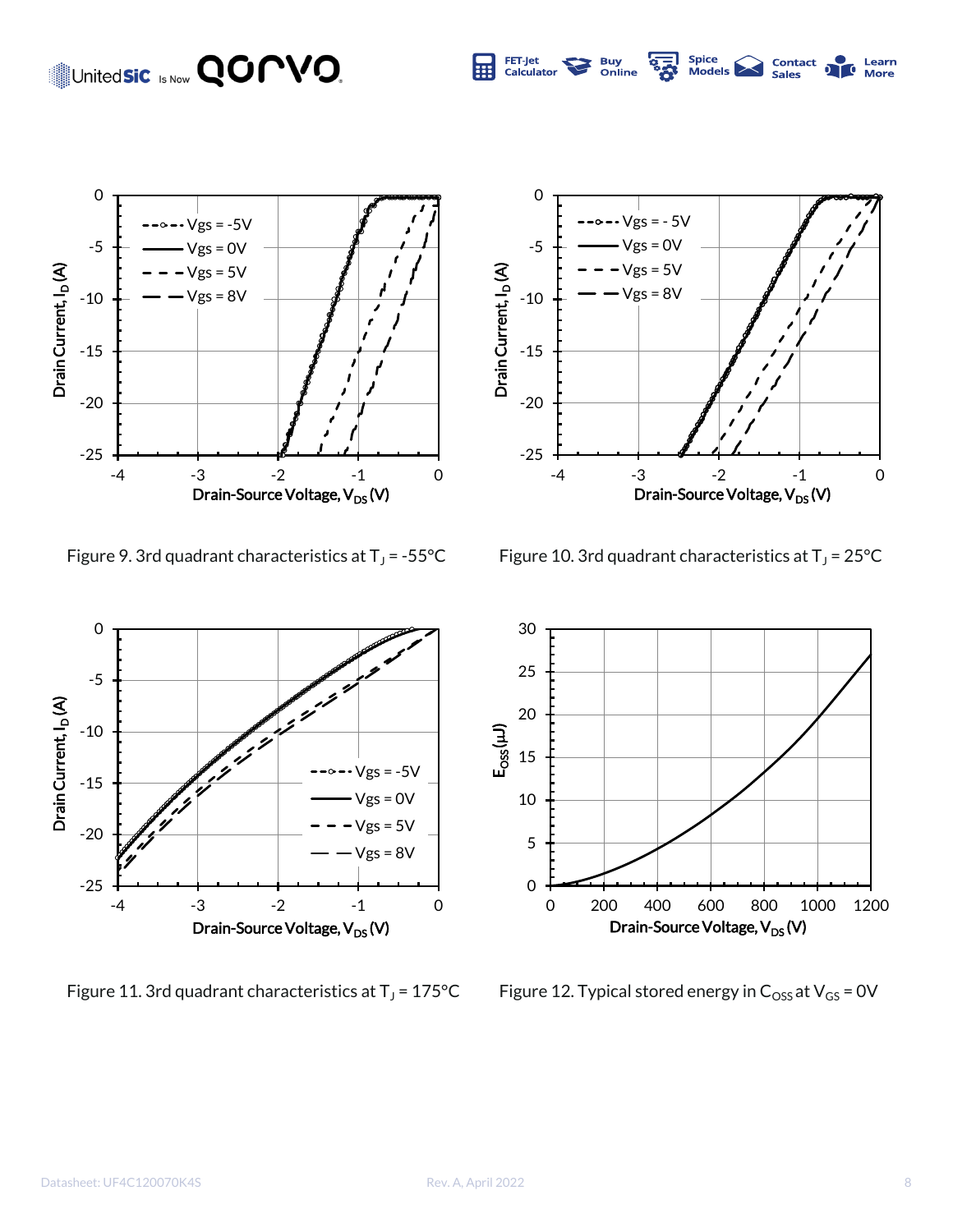

Figure 13. Typical capacitances at  $f = 100$ kHz and  $V_{GS} =$  Figure 14. DC drain current derating 0V







Figure 15. Total power dissipation Figure 16. Maximum transient thermal impedance

5 10 15

**Buy**<br>Online

FET-Jet<br>Calculator



Spice<br>Models |

**Contact**<br>Sales

Learn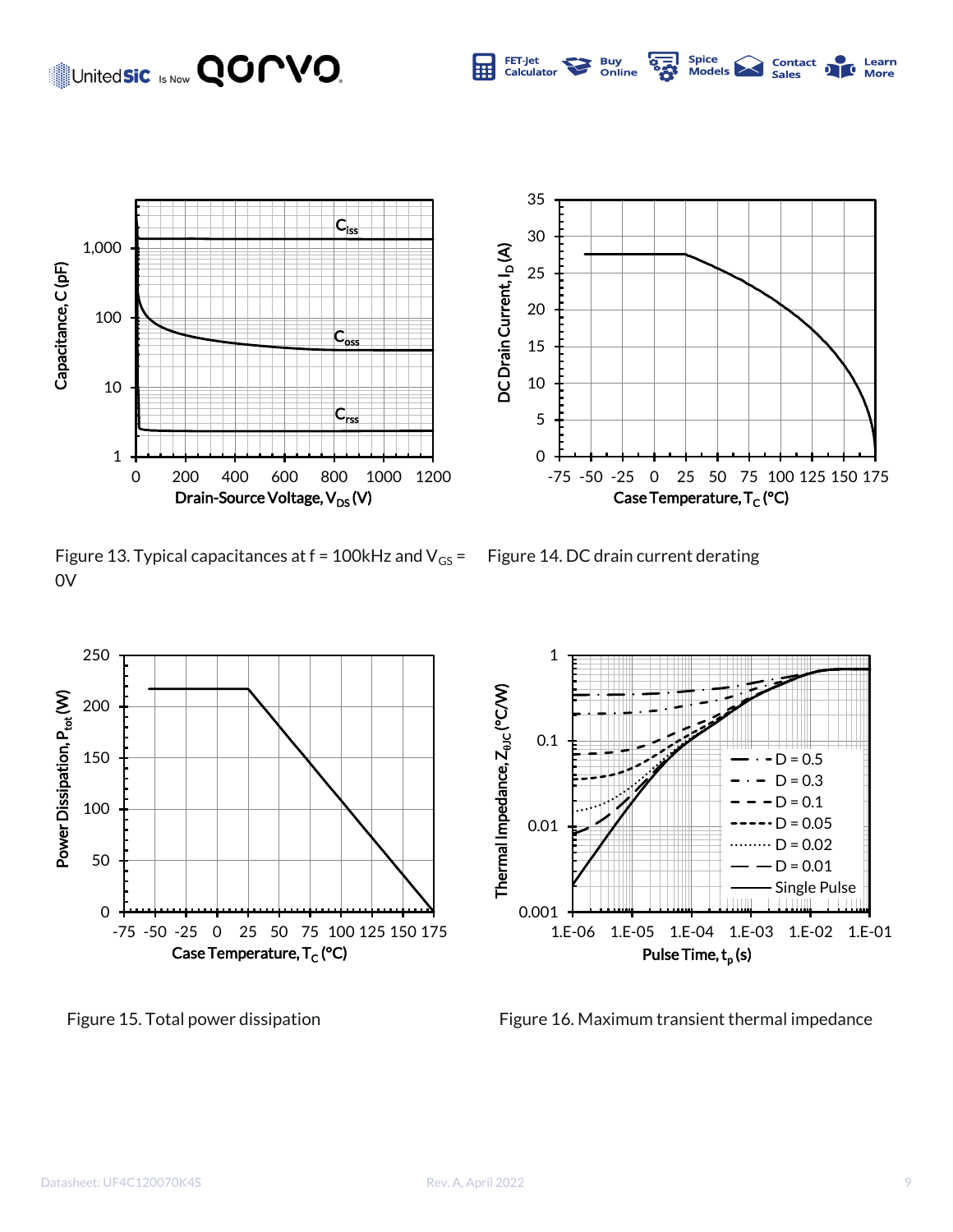

Figure 17. Safe operation area at  $T_c = 25^{\circ}C$ , D = 0, Parameter  $t_{p}$ 



Spice<br>Models

**Contact**<br>Sales

Learn

**More** 

FET-Jet

Calculator

**Buy**<br>Online

 $\frac{1}{2}$ 

Figure 18. Reverse recovery charge Qrr vs. junction temperature at  $V_{DS}$  = 800V



Figure 19. Clamped inductive switching energy vs. drain current at  $\mathsf{V}_\mathsf{DS}$  = 400V and T $_\mathsf{J}$  = 25°C



Figure 20. Clamped inductive switching energies vs.  $R_{G,EXT}$  at  $V_{DS}$  = 800V, I<sub>D</sub> = 20A, and T<sub>J</sub> = 25°C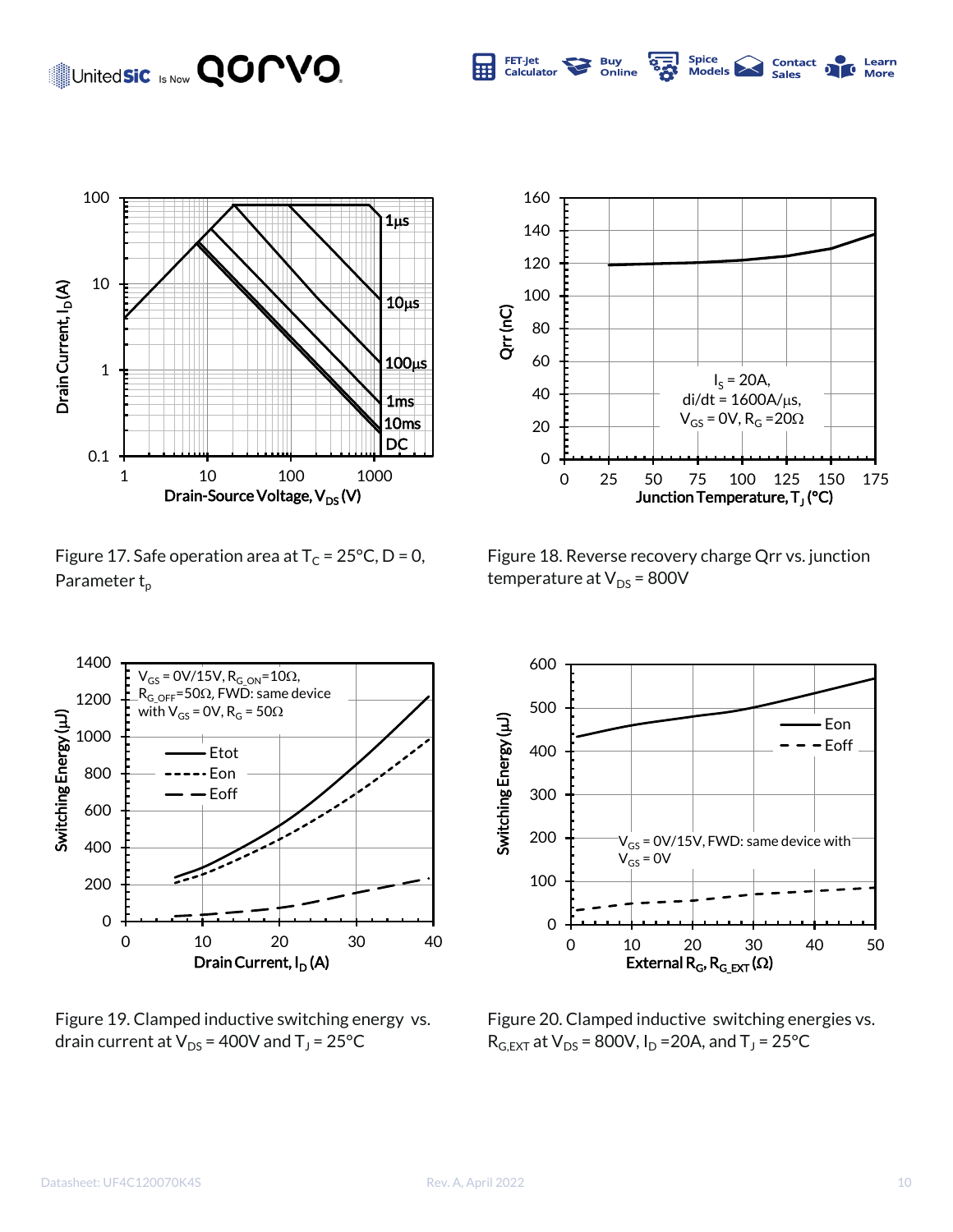#### Spice<br>Models United**sic** Is Now **QOMVO** FET-Jet **Buy**<br>Online  $\overline{\mathbf{e}_{\mathbf{z}}}$ **Contact** Learn Calculator **Sales More**



Figure 21. Clamped inductive switching energy vs. junction temperature at  $V_{DS}$  =800V and  $I_D$  =20A



Figure 22. Schematic of the half-bridge mode switching test circuit. Note, a bus RC snubber (R<sub>S</sub> = 2.5 $\Omega$ ,  $C_S$ =100nF) is used to reduce the power loop high frequency oscillations.



Figure 23. Schematic of the half-bridge mode switching test circuit with device RC snubbers ( $R_{s1}$  = 10 $\Omega$ , C<sub>s1</sub> = 95pF) and a bus RC snubber ( $R_s = 2.5\Omega$ , C<sub>s</sub>=100nF).